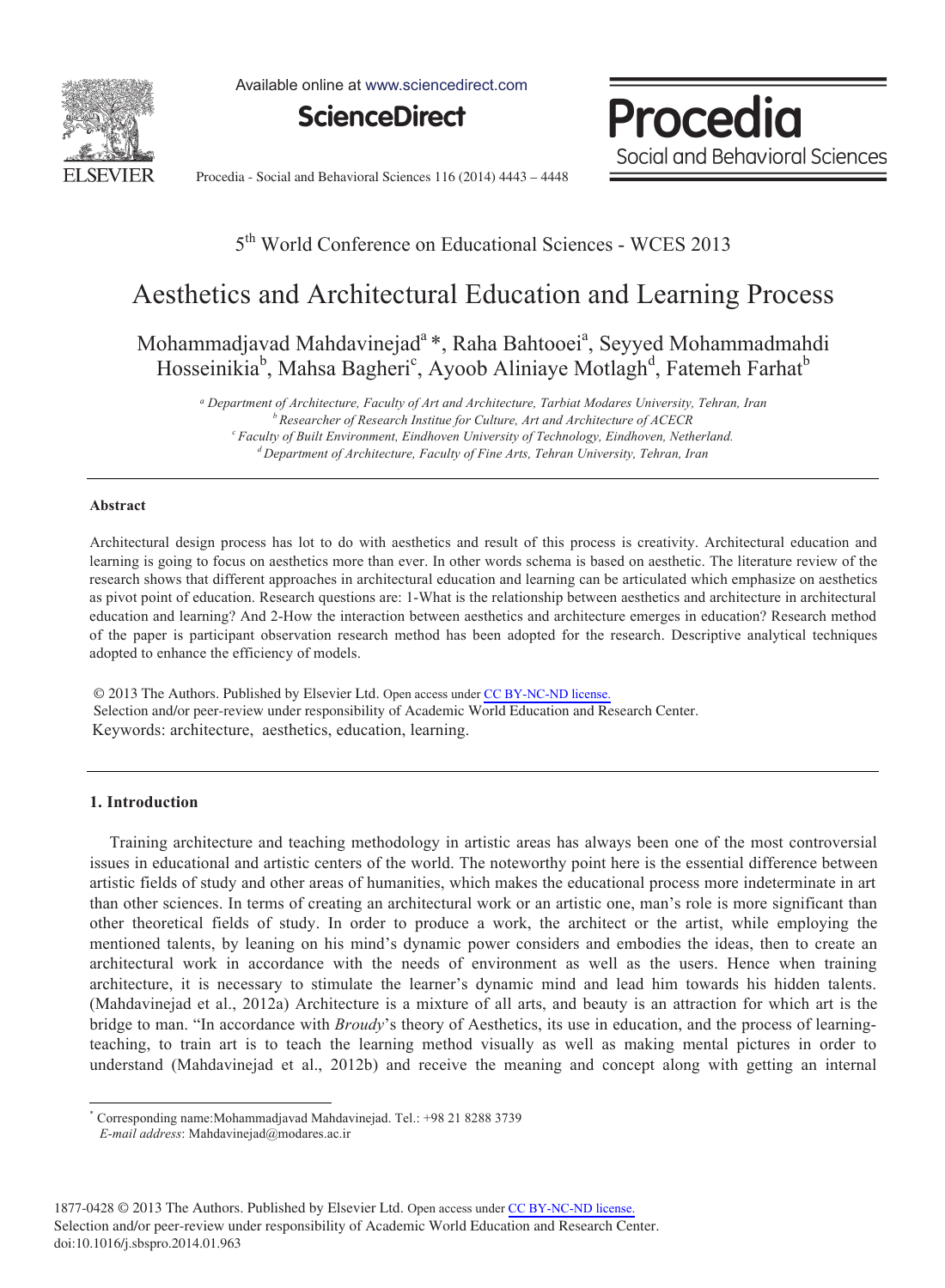satisfaction from the experience of visual discovery (aesthetical experience) which we call visual arts such as drawing, painting, architecture, sculpture, dramatic arts like music, drama, and dance. Professors of architecture, by providing the opportunity to produce and present the works, (Mahdavinejad et al., 2012c) help the students see and make link between previous understandings and current data, what they understand now (Mahdavinejad et al., 2012d) so that by employing artistic and combinational methods, they can create an artistic work. "In other words, by reconstructing the external world (external combination) they change the previous cognitive structures - internal combination. Every real creation, springing from us, is assisted by factors we take from the outside world. It is possible with aesthetic understanding of the subject (Mahdavinejad et al., 2012e: 1856-1859). Therefore, considering the mentioned matters, this article firstly intends to describe beauty and its definitions. Then it will deal with beauty in architecture, the goal of architecture training, and the role of Aesthetics in that educational process.

#### **2. Methodology**

Logical argumentation can be considered as an avant-garde method to develop such researches (Mahdavinejad & Moradchelleh, 2011 a) especially in architectural education and learning systems. (Mahdavinejad & Moradchelleh, 2011 b) The methodology of this article is logical argumentation by using descriptive-analytical techniques. It aims to answer the following questions:

- What is Aesthetics' position in the process of architectural designing?
- Does increasing the aesthetic knowledge of architecture students have any influence on the improvement of their skills in designing architectural works? How can this relation be described?

#### **3. Theoretical Framework**

#### *2.1. Interaction of Aesthetics in Architectural Design*

Generally one of the distinctive features of man from other beings is his imagination, thought, and analytical powers. All of man's behaviour and actions use a central system, called the brain, (Mahdavinejad & Abedi, 2011) and receive messages from the outside world. Human brain is consisted of two hemispheres from which his behavioural and functional features gain instructions (Sperry, 1985). Human's right hemisphere can be defined as the spatial hemisphere which deals with imaginations, feelings, and space. On the other hand, the left hemisphere is the lingual hemisphere, more involved with linguistic, logical, and calculation (*Faruque*, 1974). So it can be said that it is the right hemisphere which works with aesthetic issues. In fact it is correct that in designing great part of analyses and decisions is the outcome of left hemisphere, (Mahdavinejad & Mansoori, 2012) but architect by employing the right hemisphere which keeps his ideas and pictures from the design and is the place to analyze the elements aesthetically, creates an architectural space.

#### *2.2. Aesthetics as Discipline*

Aesthetics is a branch of philosophy (beside epistemology, logic, ethics, and metaphysic) that deals with a conceptual and theoretical research in the area of art and aesthetic experience (*Britannica*, 2009). Aesthetic experience is an issue to be done by sensorial understanding. "Aesthetics deals with a kind of sensorial understanding. Man has to see the beauty and unity in the work, hear the sorrowfulness or excitement in the music, notice the symmetry in colouring, and feel the power of a novel, its mood or the inconsistency of its tone. The most essential thing is this very seeing, hearing, and feeling." (*Collinson*, 2009, p.13) "There are two remarkable points here: First, though the aesthetic experience might begin with the senses, it does not end with them. In case we contemplate the issues, involved in "sensorial understanding" or "sensorial experience", we will find out that we are not merely talking about stimulations and bodily responses." (*Collinson*, 2009, p.14) The literature review of the